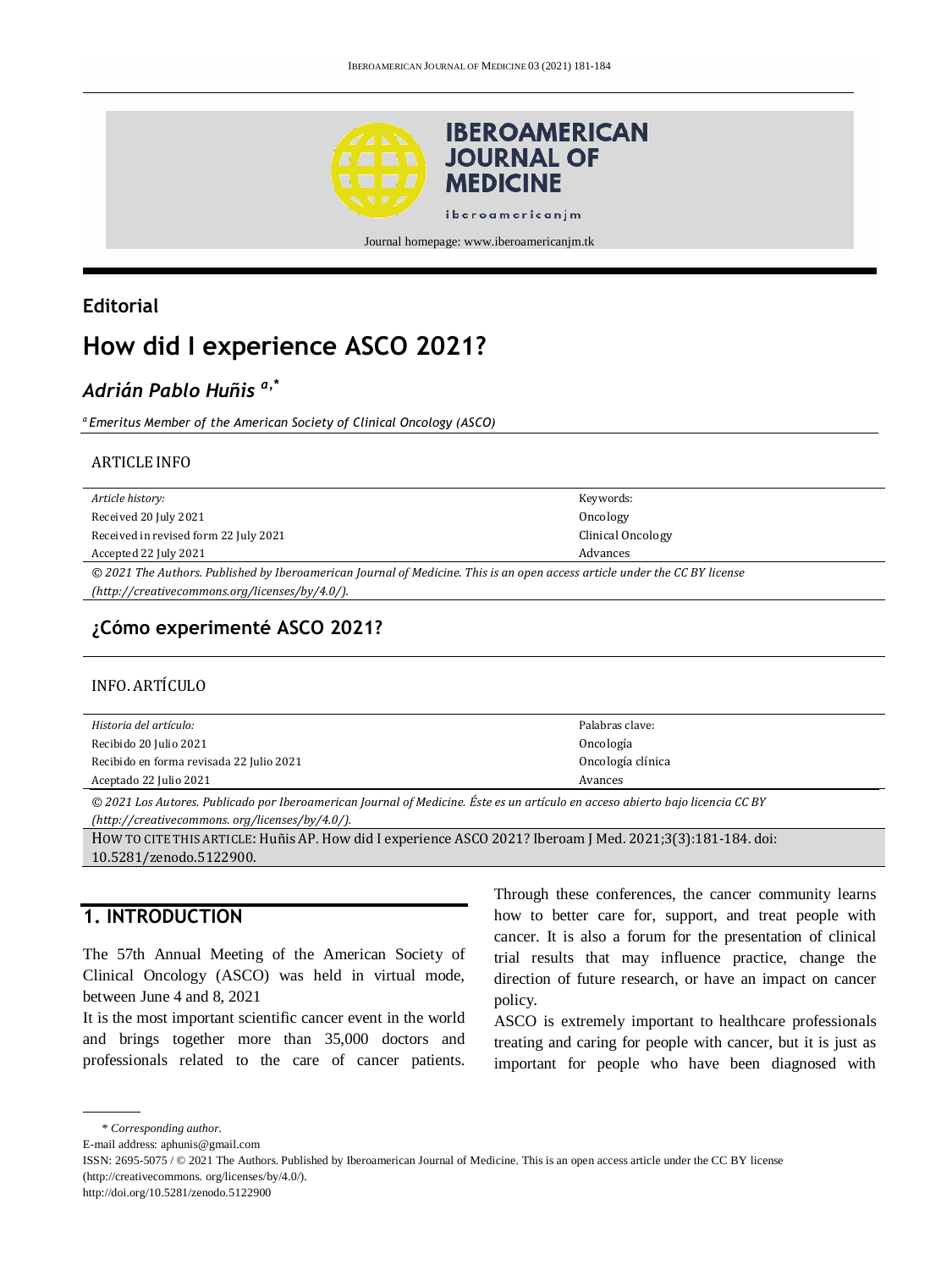cancer.

These conferences allow patients, and those who live disease-free for many years, to stay up to date on what to expect from their care and to learn more about the treatments that may eventually become available to them.

It is very likely that some of the results that we will hear at the meeting will change the level of standard of care and expand or change treatment options for people currently living with cancer, and others will influence or transform future research into new schemes of treatments.

Dr. Lori Pierce was the President of the ASCO 2021 Annual Meeting and was also the President of the ASCO.

After completing her chief residency at the University of Pennsylvania in 1989, Dr. Pierce was appointed as a senior investigator at the National Cancer Institute, and, 2 years later, she joined the faculty of the University of Michigan. Today, Dr. Pierce is a professor of radiation oncology and vice provost for academic and faculty affairs at the University of Michigan and director of the Michigan Radiation Oncology Quality Consortium.

An ASCO volunteer since 1992, Dr. Pierce has served on the Board of Directors, Special Awards Selection Committee, Government Relations Committee, Scientific Program Committee, and as chair of the Conquer Cancer Nominating Committee. She served as a mentor for the Leadership Development Program from 2015 to 2018. In recognition of her extensive volunteer service to ASCO, in 2015, Dr. Pierce was named a Fellow of ASCO (FASCO). In 2018, she was honored with the Hologic, Inc Endowed Women Who Conquer Cancer Mentorship Award from Conquer Cancer, the ASCO Foundation, for her extraordinary leadership and support of the next generation of oncology professionals.

After serving as ASCO president-elect in 2019-2020, Dr. Pierce began her term as ASCO's 57th president on June 1, 2020.

This year, ASCO's "leitmotiv" was: "Equity: Every Patient. Every Day. Everywhere" [1].

It is evident that the year of his presidency was marked by making equity and equality his greatest purpose, his goal, emphasizing not only patients belonging to racial, religious, and social minorities, but also those of doctors of color, latinos and other minorities who strive for the same opportunities as the white and American doctors.

### **2. ASCO 2021, SOME DATA**

This year, 5,410 abstracts were submitted for consideration by the Annual Meeting Scientific Program Committee. Approximately 2,500 abstracts were selected for

presentation in Oral Abstract Sessions, Clinical Science Symposia, and Poster Sessions, plus more than 2,400 for online publication.

As virtual mode, ASCO 2021 also had, this year [2]:

#### **2.1. OPENING SESSION**

Opening Session will include three Guest Speaker Addresses and the Presidential Address (Lori Pierce MD)

ASCO is delighted to welcome Julio Frenk, MD, PhD, MPH, as one of the meeting's guest speakers

Rhea Boyd, MD, MPH, will also be joining Opening Session as a guest speaker.

Opening Session participants will also hear from Norman E. "Ned" Sharpless, MD. Dr. Sharpless is the 15th director of the National Cancer Institute (NCI). Prior to his appointment, Dr. Sharpless served as the director of the Lineberger Comprehensive Cancer Center at the University of North Carolina (UNC), a position he held since 2014. Dr. Sharpless will reflect on the progress in cancer care in commemoration of the 50th anniversary of the National Cancer Act.

#### **2.2. PLENARY SESSION**

The Plenary Session showcases abstract presentations of the top practice-changing science, with commentary from expert discussants.

#### **2.3. CLINICAL SCIENCE SYMPOSIA: EDUCATIONAL SESSIONS**

Sessions of particular interest this year include:

- FDA Approvals and Their Incorporation into Clinical Practice
- Equality in Care for All Women: Addressing Disparities in Gynecologic Malignancies
- So, Your Patient with Kidney or Bladder Cancer Responded to Immunotherapy: What's Next?
- Checkpoint Inhibitor Based Therapies: New Immuno-Oncology Targets and Resistance Mechanisms
- How to Treat High-Risk Myeloma at Diagnosis and Relapse
- Expanding the Druggable Universe
- Social Determinants, Not Biology: Time to Reappraise Genetics-Based Theories of Racial / Ethnic Cancer Outcome Disparities
- Current Issues with CAR T-Cells for Hematologic Malignancies
- A Case-Based Approach to Understanding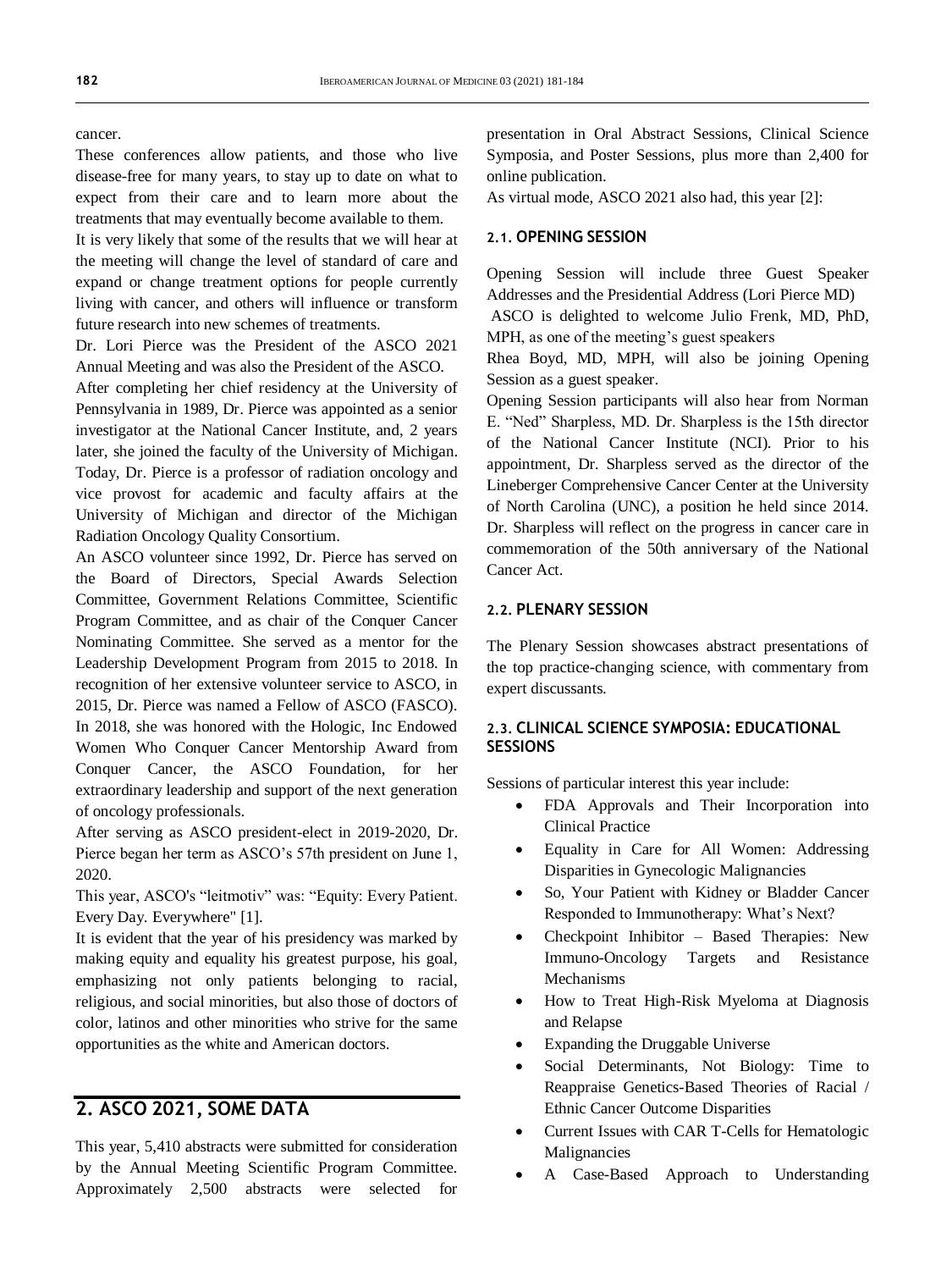Complex Genetic Information in an Evolving Landscape

 Can You Hear Me Now: Barriers and Facilitators to Telemedicine?

#### **2.4. CASE-BASED PANEL SESSIONS**

Six Case-Based Panel Sessions will feature expert faculty discussing timely and challenging real-world clinical scenarios. The scheduled broadcast of these sessions will be highly interactive, offering both Q&A and participant polling:

- Team Players: A Multidisciplinary Approach to the Treatment of Oligometastatic Breast Cancer
- Oligometastases in Prostate Cancer: How to Rationally Incorporate Metastasis-Directed Therapy into Your Practice
- Navigating the Maze of Systemic Therapies for Metastatic Hepatocellular Carcinoma
- Locally Advanced Rectal Cancer: So Many Options, What to Do?
- Making Heads or Tails Out of Checkpoint Inhibitor Combination Therapy for First-Line Advanced Non-Small Cell Lung Cancer
- BRAF, MET, H-RAS, PD-1, and Other Targets You Do Not Want to Miss in Head and Neck Cancers

### **3. PERSONAL VISION**

It is undoubted that medical education, since the beginning of the coronavirus pandemic, in March 2020, has modified lifestyle habits, in all aspects. Medical training does not escape this "new normal".

Until 2019, and for the last ten years, Chicago was the city of world oncology, during ASCO meetings. The beauty of its architecture, the excellent gastronomy, the enormous number of hotel rooms and its jazz music, made it the right place to gather more than 30,000 professionals related to cancer treatment.

For four days we met in the Convention Center, and the works that marked the most modern and current therapy for the treatment of cancer were presented and discussed.

For about ten years, a "revolution" [3] has been brewing in modern antitumor treatment.

Molecular biology, genetics, genomics, biomarkers and the appearance of new drugs, monoclonal antibodies, tyrosine kinase inhibitors, anti-angiogens, vaccines and more recently, immunotherapy's, have revolutionized the treatment of solid and liquid tumors and are being achieved important results, with prolonged remissions, control of the disease for more than five years, probably many responding patients manage to chronify their disease and with the advantage that many of these drugs are administered orally, they have a very low toxicity profile and the "old and so feared chemotherapy" is used less and less and if it is indicated, it is associated with some of these new drugs, since in some cases there are synergistic effects, and in others there are results of potentiating of effects.

Obviously, the advances are not only pharmacological. Surgery and radiotherapy go in parallel with all this new strategy, which in my opinion the most important is to have overcome old dogmas of oncology.

Today tumors are no longer treated ... patients are treated and each one of these patients has a "customized treatment". PERSONALIZED MEDICINE was born.

This is what I have seen from ASCO 2021 and what I envision for the next few years.

Today we know the altered phenotype of some tumors and we have the drugs to modify-cure them-phenotypically (chronic myeloid leukemia, positive Philadelphia chromosome, imatinib treatment, possibility of negative Philadelphia chromosome, CURE!!!)

As we advance in the knowledge of these data on the biology and genetics of tumors, and their "molecular errors", tailor-made drugs will be developed to correct these errors and we will obtain control of the disease.

After 43 years of treating cancer patients, I am happy to be able to witness this true revolution in its approach and a real paradigm shift, with results that are in sight, ASCO 2021 has shown the impressive, good results that we have today in cancer lung, breast, digestive, prostate, melanoma, patients with control of their disease for more than five and ten years, numbers unthinkable until only ten years ago.

I am grateful to the Iberoamerican Journal of Medicine Editors-in-Chief for the possibility of writing this editorial note, as an introduction to future topics in modern Clinical Oncology.

Buenos Aires, Argentina July 2021